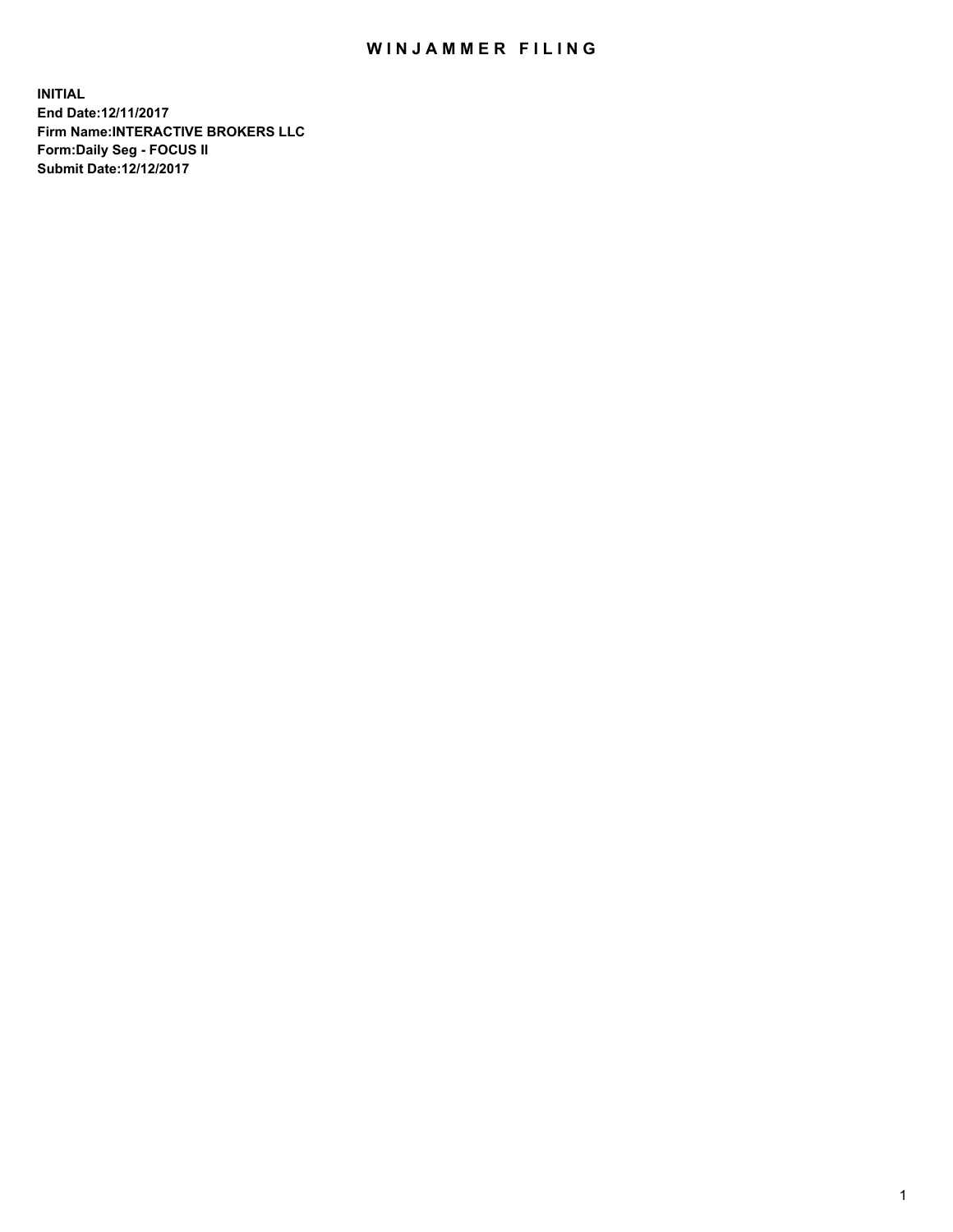## **INITIAL End Date:12/11/2017 Firm Name:INTERACTIVE BROKERS LLC Form:Daily Seg - FOCUS II Submit Date:12/12/2017 Daily Segregation - Cover Page**

| Name of Company<br><b>Contact Name</b><br><b>Contact Phone Number</b><br><b>Contact Email Address</b>                                                                                                                                                                                                                          | <b>INTERACTIVE BROKERS LLC</b><br><b>James Menicucci</b><br>203-618-8085<br>jmenicucci@interactivebrokers.c<br>om |
|--------------------------------------------------------------------------------------------------------------------------------------------------------------------------------------------------------------------------------------------------------------------------------------------------------------------------------|-------------------------------------------------------------------------------------------------------------------|
| FCM's Customer Segregated Funds Residual Interest Target (choose one):<br>a. Minimum dollar amount: ; or<br>b. Minimum percentage of customer segregated funds required:%; or<br>c. Dollar amount range between: and; or<br>d. Percentage range of customer segregated funds required between:% and%.                          | $\overline{\mathbf{0}}$<br>0<br>155,000,000 245,000,000<br>0 <sub>0</sub>                                         |
| FCM's Customer Secured Amount Funds Residual Interest Target (choose one):<br>a. Minimum dollar amount: ; or<br>b. Minimum percentage of customer secured funds required:%; or<br>c. Dollar amount range between: and; or<br>d. Percentage range of customer secured funds required between: % and %.                          | $\overline{\mathbf{0}}$<br>0<br>80,000,000 120,000,000<br>0 <sub>0</sub>                                          |
| FCM's Cleared Swaps Customer Collateral Residual Interest Target (choose one):<br>a. Minimum dollar amount: ; or<br>b. Minimum percentage of cleared swaps customer collateral required:% ; or<br>c. Dollar amount range between: and; or<br>d. Percentage range of cleared swaps customer collateral required between:% and%. | $\overline{\mathbf{0}}$<br>$\overline{\mathbf{0}}$<br>0 <sub>0</sub><br><u>00</u>                                 |

Attach supporting documents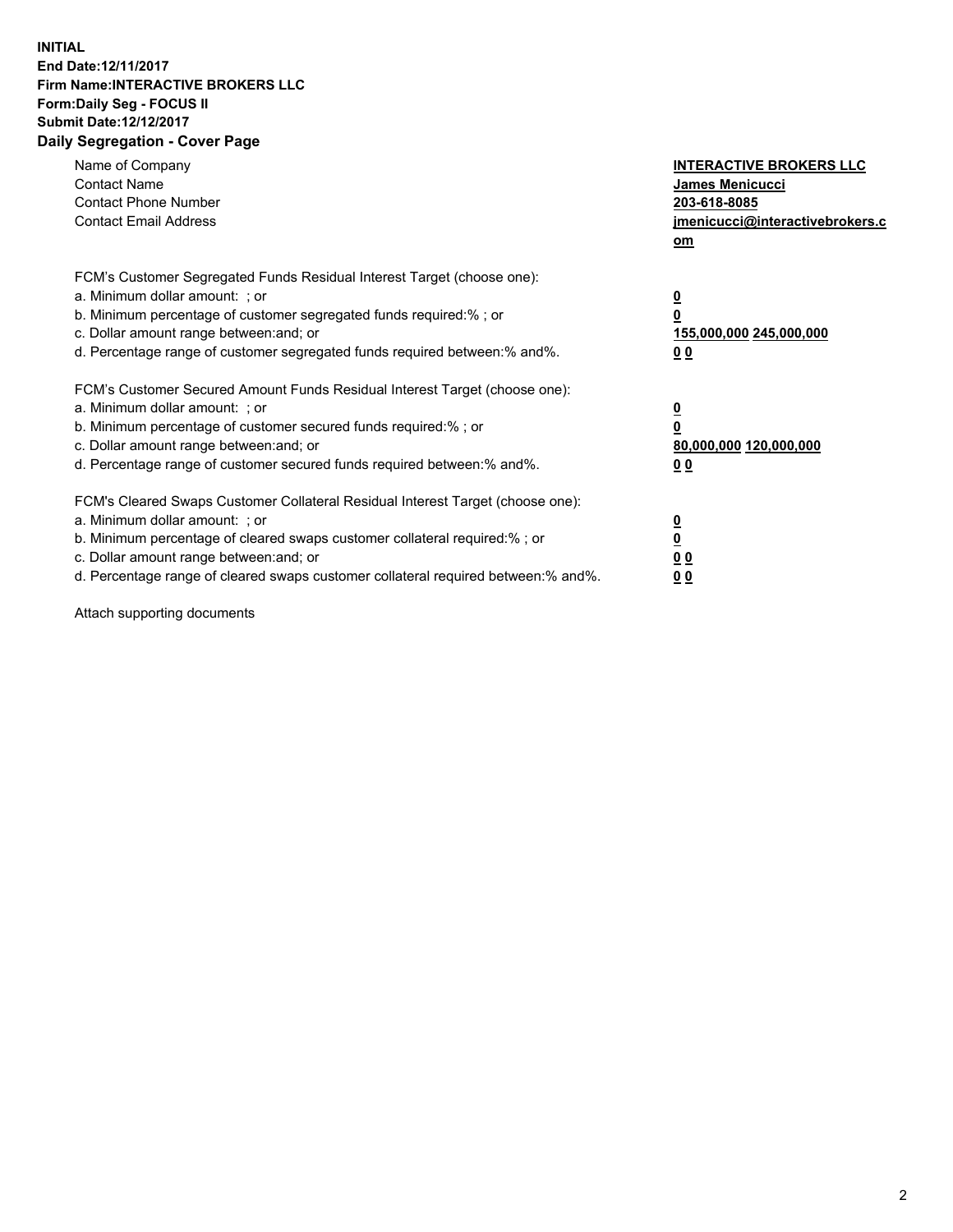## **INITIAL End Date:12/11/2017 Firm Name:INTERACTIVE BROKERS LLC Form:Daily Seg - FOCUS II Submit Date:12/12/2017 Daily Segregation - Secured Amounts**

|     | Daily Jegiegation - Jeculed Aniounts                                                                       |                                   |
|-----|------------------------------------------------------------------------------------------------------------|-----------------------------------|
|     | Foreign Futures and Foreign Options Secured Amounts                                                        |                                   |
|     | Amount required to be set aside pursuant to law, rule or regulation of a foreign                           | $0$ [7305]                        |
|     | government or a rule of a self-regulatory organization authorized thereunder                               |                                   |
| 1.  | Net ledger balance - Foreign Futures and Foreign Option Trading - All Customers                            |                                   |
|     | A. Cash                                                                                                    | 465,148,908 [7315]                |
|     | B. Securities (at market)                                                                                  | $0$ [7317]                        |
| 2.  | Net unrealized profit (loss) in open futures contracts traded on a foreign board of trade                  | -4,097,405 [7325]                 |
| 3.  | Exchange traded options                                                                                    |                                   |
|     | a. Market value of open option contracts purchased on a foreign board of trade                             | 12,568 [7335]                     |
|     | b. Market value of open contracts granted (sold) on a foreign board of trade                               | 47,099 [7337]                     |
| 4.  | Net equity (deficit) (add lines 1.2. and 3.)                                                               | 461,016,972 [7345]                |
| 5.  | Account liquidating to a deficit and account with a debit balances - gross amount                          | 2,411 [7351]                      |
|     | Less: amount offset by customer owned securities                                                           | 0 [7352] 2,411 [7354]             |
| 6.  | Amount required to be set aside as the secured amount - Net Liquidating Equity                             | 461,019,383 [7355]                |
|     | Method (add lines 4 and 5)                                                                                 |                                   |
| 7.  | Greater of amount required to be set aside pursuant to foreign jurisdiction (above) or line                | 461,019,383 [7360]                |
|     | 6.                                                                                                         |                                   |
|     | FUNDS DEPOSITED IN SEPARATE REGULATION 30.7 ACCOUNTS                                                       |                                   |
| 1.  | Cash in banks                                                                                              |                                   |
|     | A. Banks located in the United States                                                                      | 23,374,359 [7500]                 |
|     | B. Other banks qualified under Regulation 30.7                                                             | 0 [7520] 23,374,359 [7530]        |
| 2.  | Securities                                                                                                 |                                   |
|     | A. In safekeeping with banks located in the United States                                                  | 439,502,070 [7540]                |
|     | B. In safekeeping with other banks qualified under Regulation 30.7                                         | 0 [7560] 439,502,070 [7570]       |
| 3.  | Equities with registered futures commission merchants                                                      |                                   |
|     | A. Cash                                                                                                    | $0$ [7580]                        |
|     | <b>B.</b> Securities                                                                                       | $0$ [7590]                        |
|     | C. Unrealized gain (loss) on open futures contracts                                                        | $0$ [7600]                        |
|     | D. Value of long option contracts                                                                          | $0$ [7610]                        |
|     | E. Value of short option contracts                                                                         | 0 [7615] 0 [7620]                 |
| 4.  | Amounts held by clearing organizations of foreign boards of trade                                          |                                   |
|     | A. Cash                                                                                                    | $0$ [7640]                        |
|     | <b>B.</b> Securities                                                                                       | $0$ [7650]                        |
|     | C. Amount due to (from) clearing organization - daily variation                                            | $0$ [7660]                        |
|     | D. Value of long option contracts                                                                          | $0$ [7670]                        |
|     | E. Value of short option contracts                                                                         | 0 [7675] 0 [7680]                 |
| 5.  | Amounts held by members of foreign boards of trade                                                         |                                   |
|     | A. Cash                                                                                                    | 127,928,950 [7700]                |
|     | <b>B.</b> Securities                                                                                       | $0$ [7710]                        |
|     | C. Unrealized gain (loss) on open futures contracts                                                        | -2,279,103 [7720]                 |
|     | D. Value of long option contracts                                                                          | 12,568 [7730]                     |
|     | E. Value of short option contracts                                                                         | -47,099 [7735] 125,615,316 [7740] |
| 6.  | Amounts with other depositories designated by a foreign board of trade                                     | 0 [7760]                          |
| 7.  | Segregated funds on hand                                                                                   | $0$ [7765]                        |
| 8.  | Total funds in separate section 30.7 accounts                                                              | 588,491,745 [7770]                |
| 9.  | Excess (deficiency) Set Aside for Secured Amount (subtract line 7 Secured Statement<br>Page 1 from Line 8) | 127,472,362 [7380]                |
| 10. | Management Target Amount for Excess funds in separate section 30.7 accounts                                | 80,000,000 [7780]                 |
| 11. | Excess (deficiency) funds in separate 30.7 accounts over (under) Management Target                         | 47,472,362 [7785]                 |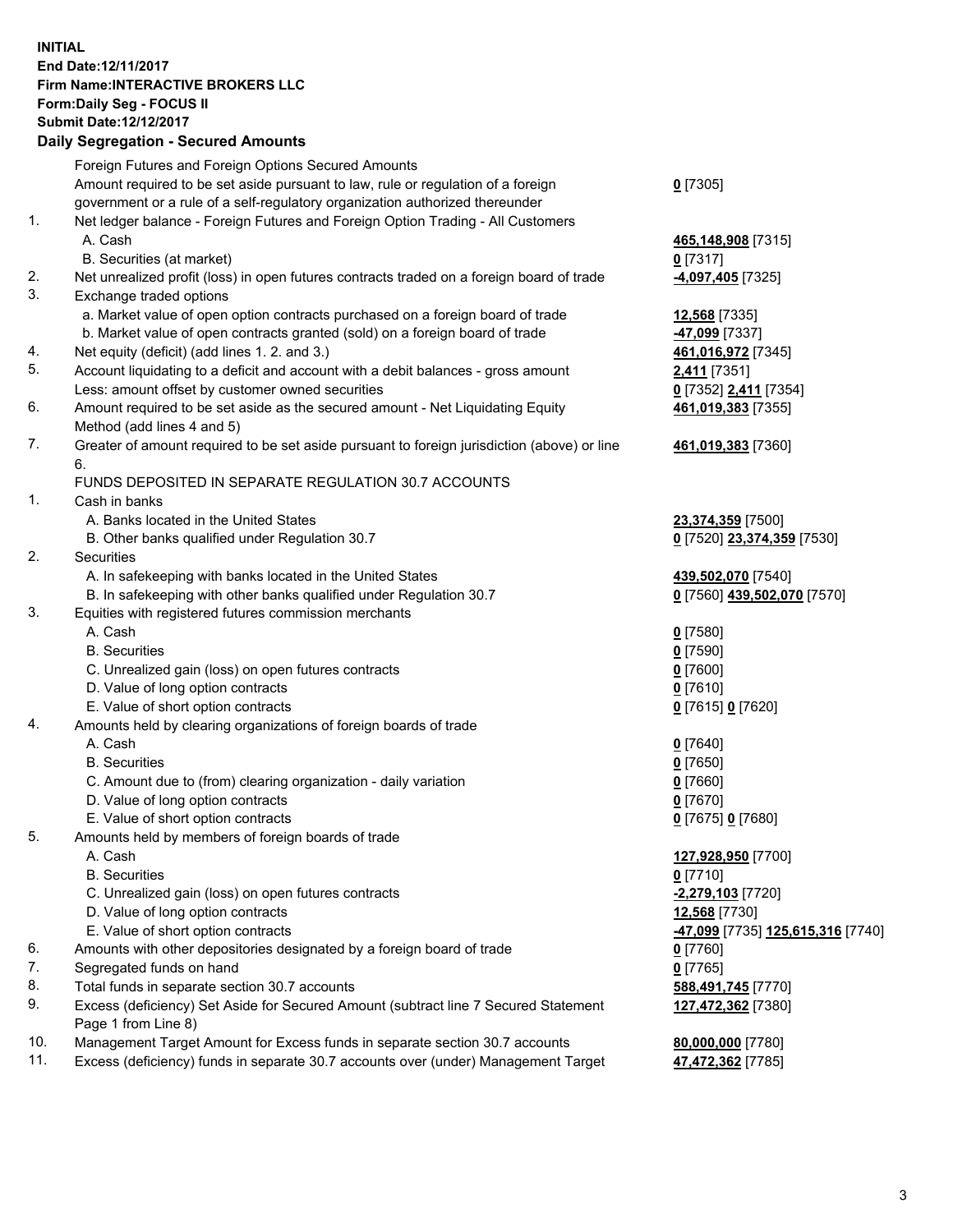**INITIAL End Date:12/11/2017 Firm Name:INTERACTIVE BROKERS LLC Form:Daily Seg - FOCUS II Submit Date:12/12/2017 Daily Segregation - Segregation Statement** SEGREGATION REQUIREMENTS(Section 4d(2) of the CEAct) 1. Net ledger balance A. Cash **4,142,401,271** [7010] B. Securities (at market) **0** [7020] 2. Net unrealized profit (loss) in open futures contracts traded on a contract market **185,833,578** [7030] 3. Exchange traded options A. Add market value of open option contracts purchased on a contract market **155,624,270** [7032] B. Deduct market value of open option contracts granted (sold) on a contract market **-251,116,874** [7033] 4. Net equity (deficit) (add lines 1, 2 and 3) **4,232,742,245** [7040] 5. Accounts liquidating to a deficit and accounts with debit balances - gross amount **268,973** [7045] Less: amount offset by customer securities **0** [7047] **268,973** [7050] 6. Amount required to be segregated (add lines 4 and 5) **4,233,011,218** [7060] FUNDS IN SEGREGATED ACCOUNTS 7. Deposited in segregated funds bank accounts A. Cash **437,584,708** [7070] B. Securities representing investments of customers' funds (at market) **2,844,362,680** [7080] C. Securities held for particular customers or option customers in lieu of cash (at market) **0** [7090] 8. Margins on deposit with derivatives clearing organizations of contract markets A. Cash **24,769,776** [7100] B. Securities representing investments of customers' funds (at market) **1,235,026,787** [7110] C. Securities held for particular customers or option customers in lieu of cash (at market) **0** [7120] 9. Net settlement from (to) derivatives clearing organizations of contract markets **-11,492,840** [7130] 10. Exchange traded options A. Value of open long option contracts **155,655,262** [7132] B. Value of open short option contracts **-251,149,987** [7133] 11. Net equities with other FCMs A. Net liquidating equity **0** [7140] B. Securities representing investments of customers' funds (at market) **0** [7160] C. Securities held for particular customers or option customers in lieu of cash (at market) **0** [7170] 12. Segregated funds on hand **0** [7150] 13. Total amount in segregation (add lines 7 through 12) **4,434,756,386** [7180] 14. Excess (deficiency) funds in segregation (subtract line 6 from line 13) **201,745,168** [7190] 15. Management Target Amount for Excess funds in segregation **155,000,000** [7194] **46,745,168** [7198]

16. Excess (deficiency) funds in segregation over (under) Management Target Amount Excess

4